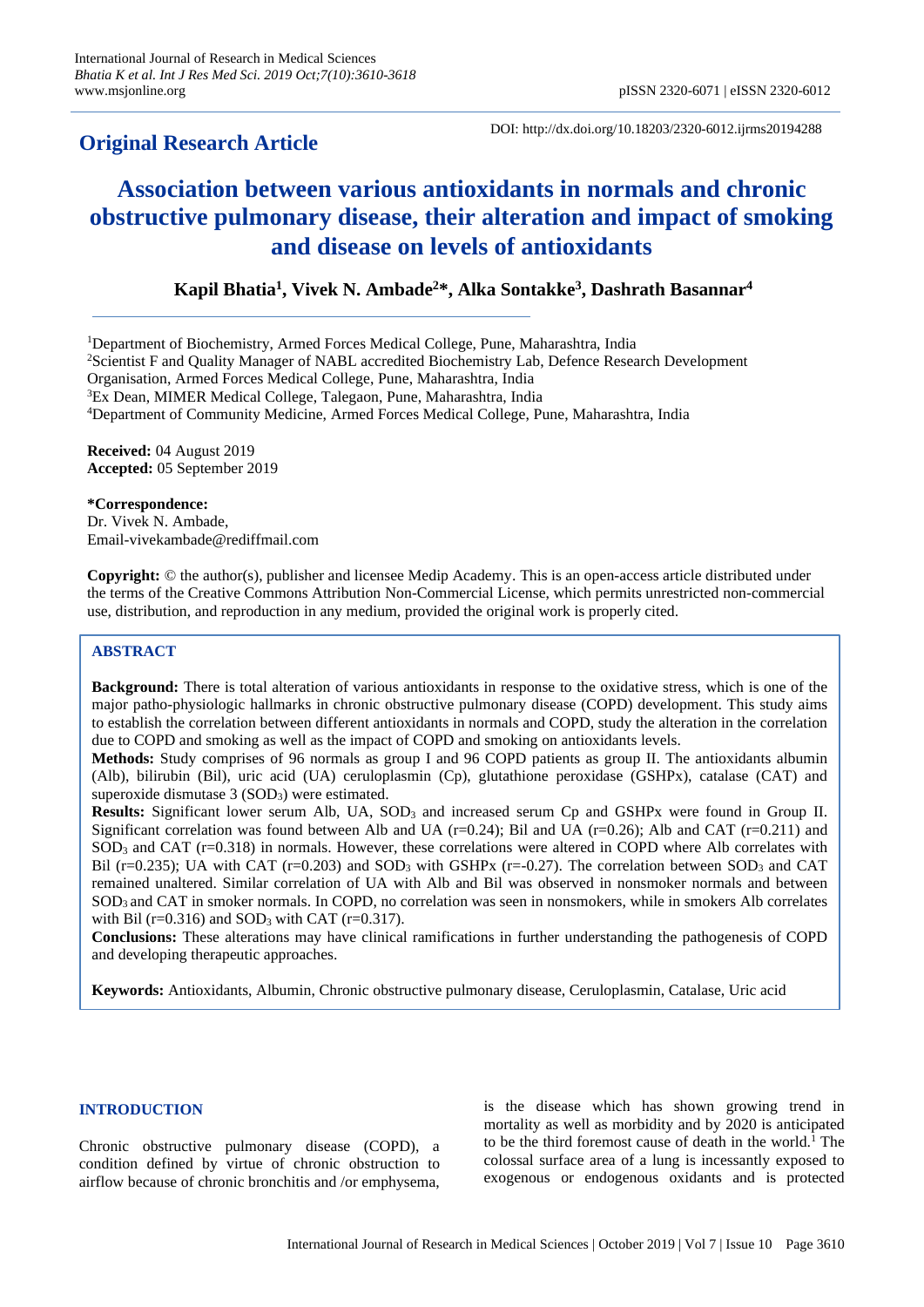against the oxidative challenge by well-developed enzymatic antioxidants like catalase (CAT), glutathione reductase (GSHRx), glutathione peroxidase (GSHPx) ceruloplasmin (Cp), superoxide dismutase (SOD), etc. and non-enzymatic antioxidant such as bilirubin (Bil), uric acid (UA), albumin (Alb), α-tocopherol, glutathione, lipoic acid, ascorbate etc.<sup>2</sup> The diminution in antioxidant defenses and/or augments in pulmonary exposure to oxidative source lead to a stage of imbalance referred to as oxidative stress.<sup>3</sup> Oxidative stress has been implicated in the pathogenesis of COPD. These include various events like activation of the molecular mechanisms that initiate lung inflammation membrane lipid peroxidation, alveolar epithelial injury, remodeling of extracellular matrix, and oxidative inactivation of antiproteases and surfactants.3,4

Alb was reported as the most abundant plasma antioxidant which is continuously exposed to oxidative stress.<sup>5</sup> UA, an excellent scavenger of singlet oxygen, protects RBC membrane from peroxidation, was found effective in preventing lipid peroxidation at levels significantly below the plasma levels.<sup>6,7</sup> An important aspect of UA in-vivo function resides in its antioxidant activity.7,8 Antioxidant effect of Bil has been demonstrated to surpass that of vitamin E towards lipid peroxidation and Bil concentration in serum is high enough to account for the total antioxidant capacity of serum significantly.<sup>9</sup>

Ceruloplasmin is the chief serum inhibitor of lipid peroxidation and has been widely reported as a key  $extrac{ellular}$  serum antioxidant.<sup>10,11</sup> It has been demonstrated to inhibit ferrous ion mediated lipid peroxidation thereby preventing lung injury.<sup>12</sup> An aberration of Cp oxidative inhibition may possibly be involved in COPD pathogenesis.<sup>13</sup>

SOD which catalyze the breakdown of the superoxide anion into  $O_2$  and  $H_2O_2$  are major defenses against oxidative damage caused by the superoxide anion  $(O_2\bullet)$ .<sup>14,15</sup> Extracellular superoxide dismutase, or SOD<sub>3</sub> binds lung matrix components and inhibits their fragmentation in response to oxidative stress is the primary extracellular antioxidant enzyme in the lung protects the extracellular matrix during lung injury and accounts for the majority of SOD activity in airways and vessels.16-19 CAT antioxidant activity is due to its powerful action to decompose  $H_2O_2$  which otherwise generates very toxic hydroxyl radical.<sup>20</sup> GSHPx, a selenium-dependent enzyme is one of the major enzymes in the antioxidative defense mechanism. GSHPx competes with catalase for  $H_2O_2$  as a substrate. Glutathione redox cycle is a major source of protection against mild oxidative stress, whereas catalase becomes increasingly important in protection against severe oxidative stress.21,22

However, in animal cells, and especially in human RBC, the principal antioxidant enzyme for  $H_2O_2$  detoxification has been considered to be GSHPx, as CAT has much lower affinity for  $H_2O_2$  than GSHPx.<sup>23</sup> In COPD there is a total alteration of these antioxidants in response to the oxidative stress. We estimated the levels of nonenzymatic antioxidants bilirubin, albumin and urate and enzymatic antioxidants ceruloplasmin, catalase, glutathione peroxidase and superoxide dismutase in serum of smoker and nonsmoker COPD patients as well as in smoker and nonsmoker normal subjects, to find if any correlation exists between the various antioxidants in normal subjects and COPD patients thereby studying their alterations, effect of smoking on the correlation and to explore the impact of COPD and smoking on the levels of these antioxidants.

# **METHODS**

# *Subject selection and procedure*

# *Group I or Normals*

This group comprising of 96 normals, consisted of 48 smokers and 48 nonsmokers, were taken from normal healthy individuals visiting Biochemistry Lab of the department for general checkup and annual medical board and other volunteers.

Group II or COPD patients: This group comprising of 96 patients of COPD diagnosed as per GOLD guidelines (GOLD report 2011), consisted of 48 smokers and 48 nonsmoker COPD patients. Subjects for this group were taken from the patients reporting with the symptoms of COPD to respiratory OPD of Cardio-Thoracic Centre, Pune. The study has Institutional Ethical Committee approval. Informed consent was taken from the subjects before drawing their blood specimen.

# *Criteria for exclusion of subjects for Group I and II*

Asthma patients and patients of diffuse parenchymal lung disease, coronary artery disease (CAD), patients on long term oxygen therapy or those whose spirometry could not be performed were excluded from Group II. Similarly, normal subjects with any lung/ respiratory disease or past history of any respiratory problem were excluded from Group I. All patients were administered a questionnaire to collect demographic data, duration of symptoms, history of atopy or nasal allergies, episodic or progressive symptoms, chest examination, radiological investigations and whether spirometry was performed for initial diagnosis. From the questionnaire an initial clinical impression of the diagnosis was made. Subjects were asked not to use short acting bronchodilators within 04 hours of testing, long acting bronchodilators for 12 hours prior to testing and oral therapy with theophylline or slow release B-agonists for 24 hrs prior to the test. All patients underwent spirometry for confirmation of the diagnosis of COPD. The presence of post bronchodilator Forced expired volume in one second to Forced vital capacity ratio less than 0.70 was used to confirm COPD.<sup>24</sup> To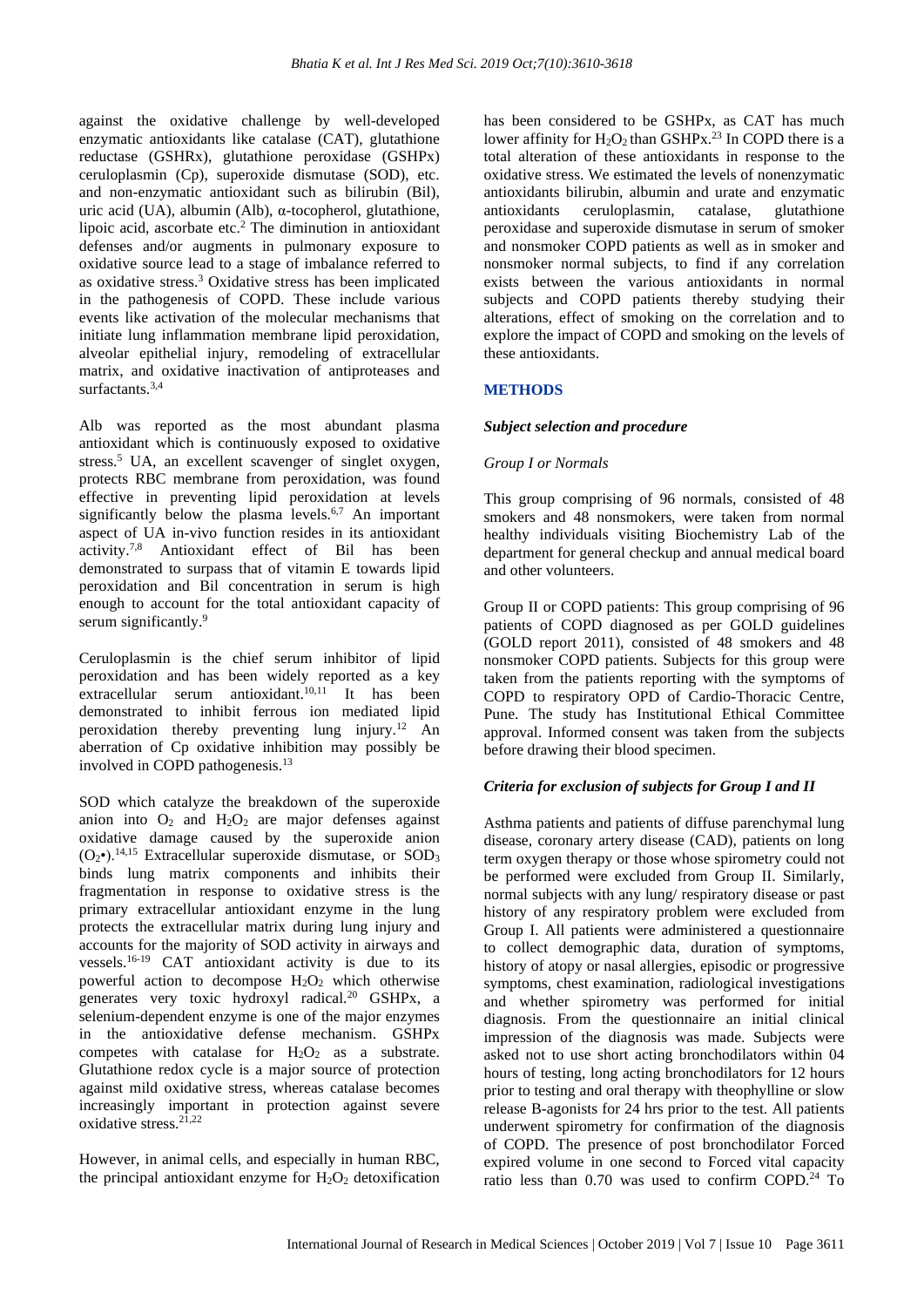quantify smoking exposure among the smokers, smoking index (which is defined as average number of cigarettes or bidis smoked in one day multiplied by total duration of smoking in years) was used.<sup>25</sup>

#### *Sample collection and storage*

Fasting venous blood samples were collected in a 5 mL plain sterile clot activator gel vacutainer and in a 4 mL heparin vacutainer from all the subjects. Blood collected in heparin was immediately centrifuged at 2000 rpm for 5 minutes and plasma was separated, aliquoted and stored immediately at -700C to be used specifically for GSHPx. The clotted blood sample was centrifuged at 2000 rpm for 5 minutes and serum was separated and aliquoted in Eppendorf tube. Estimation of Cp, Alb, Bil and UA was done immediately while remaining aliquots were stored at -80°C until estimation of other remaining analytes.

#### *Estimation of nonenzymatic antioxidants: albumin, bilirubin and urate*

All the three nonenzymatic antioxidants were estimated by End-Point methods using kits from Transasia on a fully automated analyzer XL 600 from Transasia Mannheim GmbH, Germany. Albumin was estimated by BCG Dye Method, Bilirubin by Diazo Method, and urate by Modified - Trinder Method.

# *Estimation of enzymatic antioxidants: ceruloplasmin, glutathione peroxidase, superoxide dismutase and catalase*

Cp was estimated using commercially available kit from Agappe Diagnostics (SensIT Ceruloplasmin) as per their instruction manual on a fully automated analyser XL600 from Transasia Mannheim GmbH, Germany. It is based on the principle that goat antihuman Cp of the reagent reacts with the Cp present in serum sample forming turbidity leading to increase in the absorbance. This change in absorbance is directly proportional to the concentration of Cp in the serum which was calculated from the multipoint standard curve derived from the calibrators provided in the kit and displayed directly by the analyser in mg/dL.

GSHPx was measured with the Glutathione peroxidase Assay Kit (Cayman Chemical Company, USA). GSHPx catalyzes the oxidation of glutathione by cumene hydroperoxide. In the presence of glutathione reductase and NADPH (nicotinamide adenine dinucleotide phosphate hydrogen) the oxidized glutathione (GSSG) is immediately reconverted to the reduced form with a concomitant oxidation of NADPH to NADP<sup>+</sup> . The decrease in absorbance at 340 nm is measured and is directly proportional to the GSHPx activity in the sample expressed as U/L.

SOD3 was estimated with the ELISA Kit for Human Superoxide Dismutase 3, Extracellular (SOD3), from Wuhan EIAAB Science Co Ltd, Wuhan China. This competitive ELISA employs microtitre plate pre-coated with an antibody specific to SOD<sub>3</sub>. During incubation SOD<sup>3</sup> in standards/samples competes with the fixed amount of biotin-conjugated SOD3 for sites on a precoated monoclonal antibody specific to SOD3. Excess conjugate and the unbound sample/standard were washed off. Avidin conjugated to Horseradish peroxidase HRP) was added followed by 3,3',5,5' Tetramethylbenzidine (TMB). Only in SOD<sup>3</sup> containing wells, biotinconjugated antibody and HRP-conjugated Avidin exhibits a change in color which was later terminated by  $H_2SO_4$ . The color change at 450 nm is proportional to the levels of SOD<sup>3</sup> determined by standard curve in U/L.

CAT was estimated with the ELISA Kit for Human Catalase, from Wuhan EIAAB Science Co Ltd, Wuhan, China. Principle of this competitive ELISA is exactly similar to that of SOD<sub>3</sub> estimation. The levels of CAT are determined in U/L.

#### *Statistical analysis*

Statistical analysis was performed using the Statistical Package for the Social Sciences (SPSS version 17). Results have been expressed as Mean±SD. Mean differences were tested using unpaired two tailed't' test. Correlation between the variables was calculated using Pearson's coefficient. Cut-off point for determining statistical significance levels was p=0.05. Univariate Analysis of Variance (Two way ANOVA) was applied to all the analytes using the model: Intercept  $+$  COPD  $+$ Smoking + COPD\*Smoking, to determine the interaction between smoking status and COPD status and to compare the levels of analytes between Group I and II with respect to their smoking status so as to assess the impact of COPD status and smoking status on the level of an analyte.

#### **RESULTS**

In ninety six subjects of Group I, Mean±SD of age was 59.82±12.17 years with range 27-90 years while in Group II, Mean±SD of age was 67.65±8.9 years with range 45-97 years. In both Group I and II there were 73 males and 23 females. The number of males and females within nonsmokers were 27 and 21 while in smokers, males and females were 46 and 2 respectively in both the groups.

Levels of all the analytes were compared between the smoker of Group I and II and nonsmoker of Group I and II using Levene's Test for Equality of Variances and unpaired t-test for Equality of Means and are shown in Table 1.

Correlation studies were conducted using Pearson Correlation to establish correlation between analytes in Group I and II and are shown in Table 2.

Correlation was also determined to establish correlation between analytes in smokers & nonsmokers of Group I as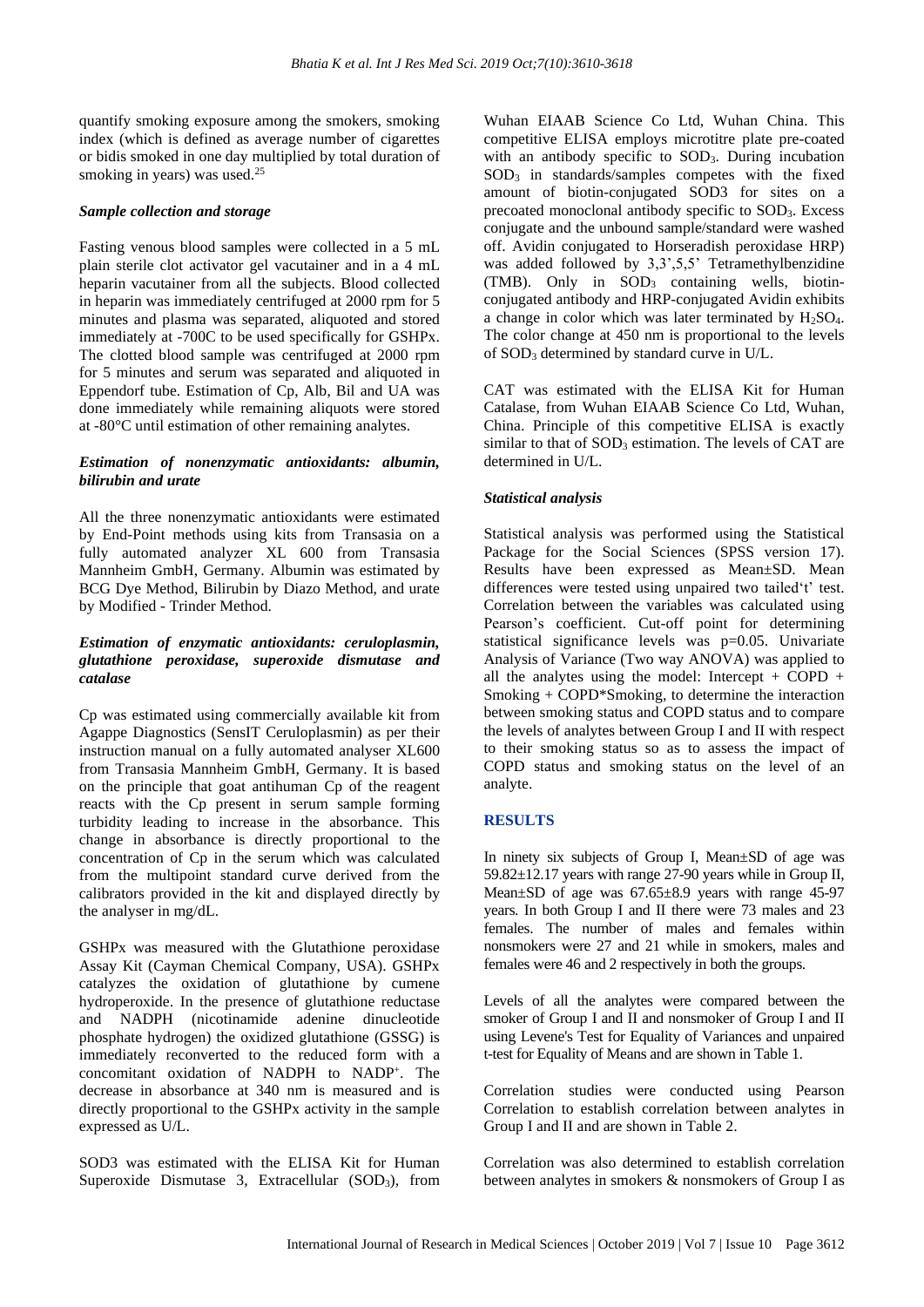well as in smokers and nonsmokers of Group II and is shown in Table 3 and 4 respectively.

#### **Table 1: Mean and SD of analytes in smokers and non-smokers of group I and II.**

|                | <b>Nonsmokers</b> |           |             |                 |      | <b>Smokers</b> |           |                 |           |         |
|----------------|-------------------|-----------|-------------|-----------------|------|----------------|-----------|-----------------|-----------|---------|
| <b>Analyte</b> | <b>Group I</b>    |           |             | <b>Group II</b> |      | <b>Group I</b> |           | <b>Group II</b> |           | p Value |
|                | Mean              | <b>SD</b> | <b>Mean</b> | <b>SD</b>       |      | <b>Mean</b>    | <b>SD</b> | <b>Mean</b>     | <b>SD</b> |         |
| Alb $(g/dL)$   | 4.29              | 0.24      | 3.82        | 0.49            | 0.00 | 4.39           | 0.34      | 3.78            | 0.52      | 0.00    |
| $Bil$ (mg/dL)  | 0.76              | 0.33      | 0.87        | 0.49            | 0.21 | 0.77           | 0.33      | 0.76            | 0.33      | 0.86    |
| $UA$ (mg/dL)   | 4.99              | 1.34      | 4.49        | 1.26            | 0.07 | 5.09           | 1.36      | 4.72            | 1.47      | 0.2     |
| $Cp$ (mg/dL)   | 32.90             | 6.61      | 43.80       | 10.91           | 0.00 | 36.72          | 8.40      | 48.24           | 12.83     | 0.00    |
| CAT (U/L)      | 52.77             | 22.37     | 53.06       | 23.54           | 0.95 | 52.52          | 24.57     | 55.67           | 31.61     | 0.59    |
| $SOD3$ (U/L)   | 264.18            | 75.07     | 173.21      | 59.61           | 0.00 | 225.41         | 57.03     | 162.2           | 58.20     | 0.00    |
| GSHPX(U/L)     | 47.05             | 13.29     | 88.00       | 30.21           | 0.00 | 54.86          | 16.30     | 91.46           | 25.46     | 0.00    |

(Alb=Albumin; Bil = Bilirubin; UA= Uric Acid; Cp = Ceruloplasmin; CAT= Catalase; SOD<sub>3</sub> = Superoxidase dismutase 3; GSHPx = Glutathione peroxidase)

# **Table 2: Pearson Correlation with level of Sig. (2-tailed) between analytes in Group I and Group II.**

|                  | <b>GROUP I</b> |            |           |                         |            |                  |            | <b>GROUP II</b> |           |          |            |                  |  |
|------------------|----------------|------------|-----------|-------------------------|------------|------------------|------------|-----------------|-----------|----------|------------|------------------|--|
|                  | <b>ALB</b>     | <b>BIL</b> | <b>UA</b> | $\overline{\mathbf{C}}$ | <b>CAT</b> | SOD <sub>3</sub> | <b>ALB</b> | <b>BIL</b>      | <b>UA</b> | $\bf CP$ | <b>CAT</b> | SOD <sub>3</sub> |  |
| <b>BIL</b>       | $-0.027$       |            |           |                         |            |                  | $0.235*$   |                 |           |          |            |                  |  |
|                  | 0.795          |            |           |                         |            |                  | 0.021      |                 |           |          |            |                  |  |
| <b>UA</b>        | $0.242*$       | $0.260^*$  |           |                         |            |                  | 0.036      | 0.019           |           |          |            |                  |  |
|                  | 0.018          | 0.010      |           |                         |            |                  | 0.729      | 0.853           |           |          |            |                  |  |
|                  | $-0.030$       | $-0.145$   | $-0.087$  |                         |            |                  | $-0.005$   | $-0.125$        | $-0.079$  |          |            |                  |  |
| CP               | 0.771          | 0.160      | 0.401     |                         |            |                  | 0.964      | 0.225           | 0.445     |          |            |                  |  |
|                  | $0.211*$       | $-0.023$   | 0.176     | $-0.114$                |            |                  | 0.060      | $-0.095$        | $0.203*$  | $-0.073$ |            |                  |  |
| <b>CAT</b>       | 0.039          | 0.822      | 0.086     | 0.268                   |            |                  | 0.561      | 0.358           | 0.048     | 0.479    |            |                  |  |
|                  | $-0.070$       | 0.037      | 0.022     | $-0.130$                | $0.318***$ |                  | $-0.132$   | $-0.177$        | 0.104     | $-0.185$ | $0.271***$ |                  |  |
| SOD <sub>3</sub> | 0.499          | 0.723      | 0.828     | 0.207                   | 0.002      |                  | 0.200      | 0.084           | 0.313     | 0.071    | 0.008      |                  |  |
| <b>GSHP</b>      | 0.013          | 0.048      | $-0.127$  | $-0.029$                | $-0.023$   | $-0.056$         | 0.120      | 0.003           | 0.037     | 0.088    | $-0.095$   | $-0.270**$       |  |
| $\mathbf X$      | 0.897          | 0.646      | 0.218     | 0.781                   | 0.825      | 0.585            | 0.245      | 0.979           | 0.724     | 0.394    | 0.359      | 0.008            |  |

Alb=Albumin; Bil = Bilirubin; UA= Uric Acid; Cp = Ceruloplasmin; CAT= Catalase; SOD<sub>3</sub> = Superoxidase dismutase 3; GSHPx = Glutathione peroxidase; \*indicates statistical significant, p<0.05; \*\* indicates statistical significant, p<0.01.

#### Table 3: Pearson Correlation with level of Sig. (2-tailed) between analytes in non-smokers and smokers of Group I.

|                  | <b>Nonsmokers of Group I</b> |             |           |          |            |                  |            | <b>Smokers of Group I</b> |           |                        |            |                  |  |  |
|------------------|------------------------------|-------------|-----------|----------|------------|------------------|------------|---------------------------|-----------|------------------------|------------|------------------|--|--|
|                  | <b>Alb</b>                   | <b>TBil</b> | <b>UA</b> | Cp       | <b>CAT</b> | SOD <sub>3</sub> | <b>Alb</b> | <b>Bil</b>                | <b>UA</b> | $\mathbf{C}\mathbf{p}$ | <b>CAT</b> | SOD <sub>3</sub> |  |  |
|                  | $-0.078$                     |             |           |          |            |                  | 0.029      |                           |           |                        |            |                  |  |  |
| TBil             | 0.597                        |             |           |          |            |                  | 0.844      |                           |           |                        |            |                  |  |  |
|                  | $0.45***$                    | $0.37***$   |           |          |            |                  | 0.080      | 0.177                     |           |                        |            |                  |  |  |
| <b>UA</b>        | 0.001                        | 0.010       |           |          |            |                  | 0.588      | 0.228                     |           |                        |            |                  |  |  |
|                  | 0.106                        | $-0.12$     | $-0.10$   |          |            |                  | $-0.126$   | $-0.141$                  | $-0.111$  |                        |            |                  |  |  |
| Cp               | 0.475                        | 0.428       | 0.520     |          |            |                  | 0.393      | 0.340                     | 0.453     |                        |            |                  |  |  |
|                  | 0.187                        | 0.004       | 0.145     | $-0.044$ |            |                  | 0.234      | $-0.043$                  | 0.191     | $-0.177$               |            |                  |  |  |
| <b>CAT</b>       | 0.202                        | 0.977       | 0.324     | 0.768    |            |                  | 0.110      | 0.774                     | 0.194     | 0.228                  |            |                  |  |  |
|                  | 0.022                        | 0.084       | 0.076     | $-0.058$ | 0.188      |                  | $-0.165$   | $-0.065$                  | $-0.009$  | $-0.165$               | $0.44***$  |                  |  |  |
| SOD <sub>3</sub> | 0.884                        | 0.570       | 0.606     | 0.698    | 0.200      |                  | 0.262      | 0.663                     | 0.950     | 0.261                  | 0.002      |                  |  |  |
|                  | $-0.031$                     | 0.157       | $-0.18$   | 0.151    | $-0.039$   | $-0.098$         | 0.068      | $-0.118$                  | $-0.091$  | $-0.236$               | $-0.016$   | 0.006            |  |  |
| <b>GSHPx</b>     | 0.835                        | 0.287       | 0.226     | 0.305    | 0.794      | 0.506            | 0.648      | 0.426                     | 0.541     | 0.106                  | 0.915      | 0.965            |  |  |

Alb=Albumin; Bil = Bilirubin; UA= Uric Acid; Cp = Ceruloplasmin; CAT= Catalase; SOD<sub>3</sub> = Superoxidase dismutase 3; GSHPx = Glutathione peroxidase; \*indicates statistical significant,  $p<0.05$ ; \*\* indicates statistical significant,  $p<0.01$ .

Two way ANOVA was applied to all the analytes to determine the interaction between smoking status and COPD status, and to compare the levels of analytes between Group I and II with respect to their smoking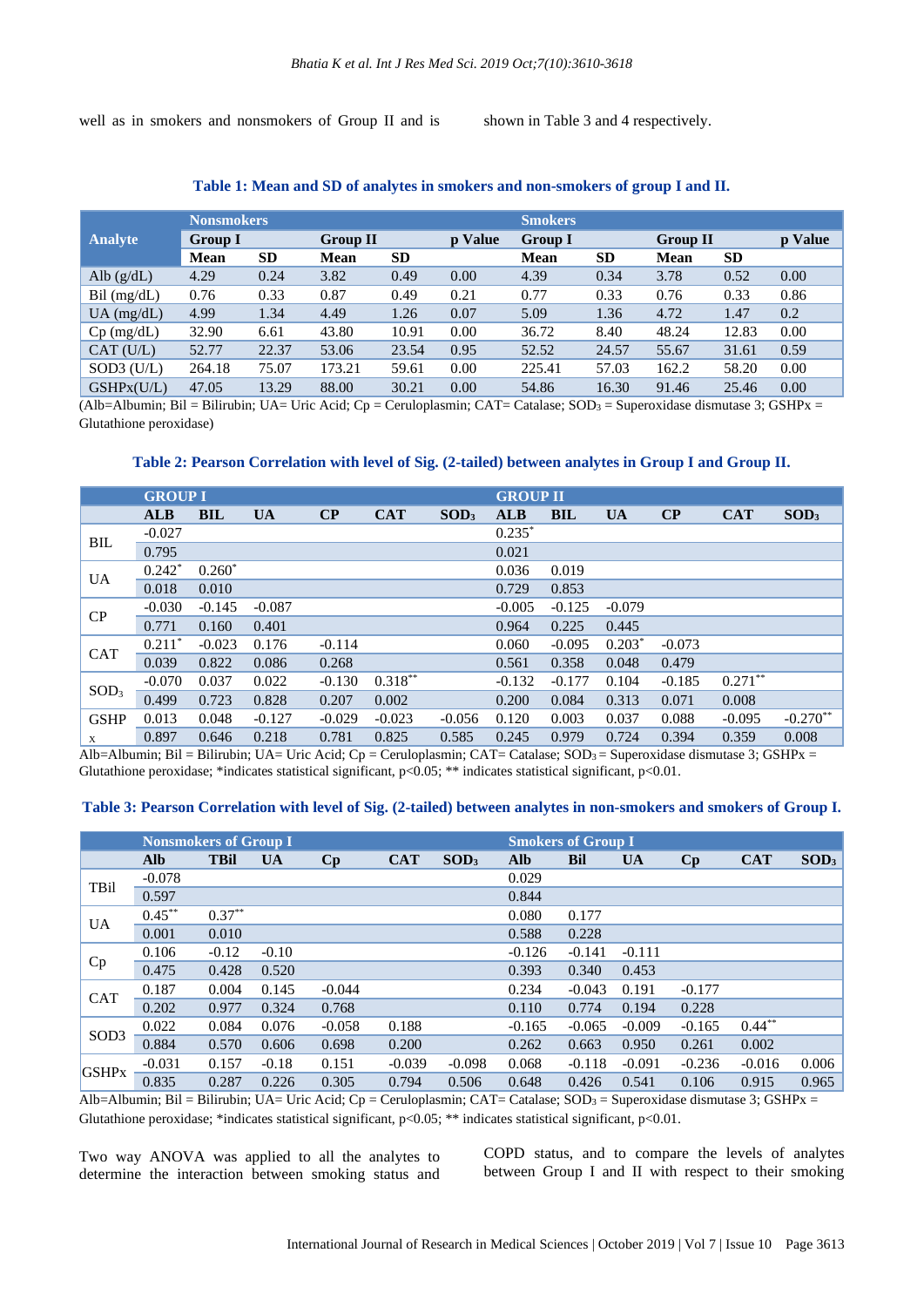status so as to assess the impact of COPD status and smoking status on the level of an analyte, and is shown in

# Table 5.

|              | <b>Nonsmoker Group II</b> |            |           |          |            |                  |            | <b>Smoker Group II</b> |           |                        |            |                  |  |
|--------------|---------------------------|------------|-----------|----------|------------|------------------|------------|------------------------|-----------|------------------------|------------|------------------|--|
|              | <b>Alb</b>                | <b>Bil</b> | <b>UA</b> | $C_{p}$  | <b>CAT</b> | SOD <sub>3</sub> | <b>Alb</b> | <b>Bil</b>             | <b>UA</b> | $\mathbf{C}\mathbf{p}$ | <b>CAT</b> | SOD <sub>3</sub> |  |
| Bil          | 0.128                     |            |           |          |            |                  | $0.316*$   |                        |           |                        |            |                  |  |
|              | 0.385                     |            |           |          |            |                  | 0.029      |                        |           |                        |            |                  |  |
| UA           | $-0.160$                  | $-0.11$    |           |          |            |                  | 0.161      | 0.146                  |           |                        |            |                  |  |
|              | 0.279                     | 0.446      |           |          |            |                  | 0.273      | 0.323                  |           |                        |            |                  |  |
| Cp           | 0.097                     | $-0.15$    | $-0.19$   |          |            |                  | $-0.128$   | $-0.117$               | $-0.018$  |                        |            |                  |  |
|              | 0.510                     | 0.296      | 0.199     |          |            |                  | 0.385      | 0.427                  | 0.905     |                        |            |                  |  |
| <b>CAT</b>   | 0.210                     | $-0.07$    | 0.146     | $-0.144$ |            |                  | $-0.032$   | $-0.118$               | 0.254     | $-0.024$               |            |                  |  |
|              | 0.153                     | 0.643      | 0.322     | 0.329    |            |                  | 0.827      | 0.423                  | 0.081     | 0.869                  |            |                  |  |
| SOD3         | $-0.153$                  | $-0.19$    | 0.182     | $-0.274$ | 0.260      |                  | $-0.040$   | $-0.174$               | 0.043     | 0.023                  | $0.317*$   |                  |  |
|              | 0.298                     | 0.198      | 0.215     | 0.060    | 0.074      |                  | 0.787      | 0.237                  | 0.770     | 0.878                  | 0.028      |                  |  |
|              | 0.126                     | 0.002      | 0.249     | 0.027    | $-0.026$   | $-0.224$         | 0.056      | $-0.003$               | $-0.150$  | 0.026                  | $-0.149$   | $-0.214$         |  |
| <b>GSHPx</b> | 0.393                     | 0.988      | 0.088     | 0.856    | 0.861      | 0.127            | 0.707      | 0.982                  | 0.308     | 0.862                  | 0.311      | 0.144            |  |

# **Table 4: Pearson Correlation with level of Sig. (2-tailed) between analytes in non-smoker Group II.**

Alb=Albumin; Bil = Bilirubin; UA= Uric Acid; Cp = Ceruloplasmin; CAT= Catalase; SOD<sub>3</sub> = Superoxidase dismutase 3; GSHPx = Glutathione peroxidase; \*indicates statistical significant, p<0.05.

# **Table 5: ANOVA Test of between-subjects effects.**

| <b>Source</b>                             | <b>Type III Sum of Squares</b> | <b>Mean Square</b> | $\overline{\mathbf{F}}$ | p-value |  |  |  |  |
|-------------------------------------------|--------------------------------|--------------------|-------------------------|---------|--|--|--|--|
| Dependent Variable: Albumin (Alb)         |                                |                    |                         |         |  |  |  |  |
| <b>Corrected Model</b>                    | 14.320                         | 4.773              | 27.807                  | 0.000   |  |  |  |  |
| Intercept                                 | 3180.542                       | 3180.542           | 18527.503               | 0.000   |  |  |  |  |
| <b>COPD</b>                               | 14.056                         | 14.056             | 81.881                  | 0.000   |  |  |  |  |
| Smoking                                   | 0.044                          | 0.044              | 0.253                   | 0.615   |  |  |  |  |
| COPD *Smoking                             | 0.221                          | 0.221              | 1.286                   | 0.258   |  |  |  |  |
| Dependent Variable: Total Bilirubin (Bil) |                                |                    |                         |         |  |  |  |  |
| <b>Corrected Model</b>                    | 0.405                          | 0.135              | 0.957                   | 0.414   |  |  |  |  |
| Intercept                                 | 120.634                        | 120.634            | 854.385                 | 0.000   |  |  |  |  |
| <b>COPD</b>                               | 0.111                          | 0.111              | 0.784                   | 0.377   |  |  |  |  |
| Smoking                                   | 0.124                          | 0.124              | 0.875                   | 0.351   |  |  |  |  |
| COPD *Smoking                             | 0.171                          | 0.171              | 1.211                   | 0.273   |  |  |  |  |
| Dependent Variable: Uric acid (UA)        |                                |                    |                         |         |  |  |  |  |
| <b>Corrected Model</b>                    | 10.452                         | 3.484              | 1.890                   | 0.133   |  |  |  |  |
| Intercept                                 | 4467.516                       | 4467.516           | 2423.387                | 0.000   |  |  |  |  |
| <b>COPD</b>                               | 8.942                          | 8.942              | 4.851                   | 0.029   |  |  |  |  |
| Smoking                                   | 1.336                          | 1.336              | 0.725                   | 0.396   |  |  |  |  |
| COPD *Smoking                             | 0.174                          | 0.174              | 0.095                   | 0.759   |  |  |  |  |
| Dependent Variable: Ceruloplasmin (Cp)    |                                |                    |                         |         |  |  |  |  |
| <b>Corrected Model</b>                    | 6856.738                       | 2285.579           | 22.966                  | 0.000   |  |  |  |  |
| Intercept                                 | 313546.848                     | 313546.848         | 3150.541                | 0.000   |  |  |  |  |
| <b>COPD</b>                               | 6032.886                       | 6032.886           | 60.619                  | 0.000   |  |  |  |  |
| Smoking                                   | 819.227                        | 819.227            | 8.232                   | 0.005   |  |  |  |  |
| COPD *Smoking                             | 4.625                          | 4.625              | 0.046                   | 0.830   |  |  |  |  |
| Dependent Variable: Catalase (CAT)        |                                |                    |                         |         |  |  |  |  |
| <b>Corrected Model</b>                    | 306.743                        | 102.248            | 0.154                   | 0.927   |  |  |  |  |
| Intercept                                 | 549625.699                     | 549625.699         | 827.285                 | 0.000   |  |  |  |  |
| <b>COPD</b>                               | 142.226                        | 142.226            | 0.214                   | 0.644   |  |  |  |  |
| Smoking                                   | 66.848                         | 66.848             | 0.101                   | 0.751   |  |  |  |  |
| COPD *Smoking                             | 97.669                         | 97.669             | 0.147                   | 0.702   |  |  |  |  |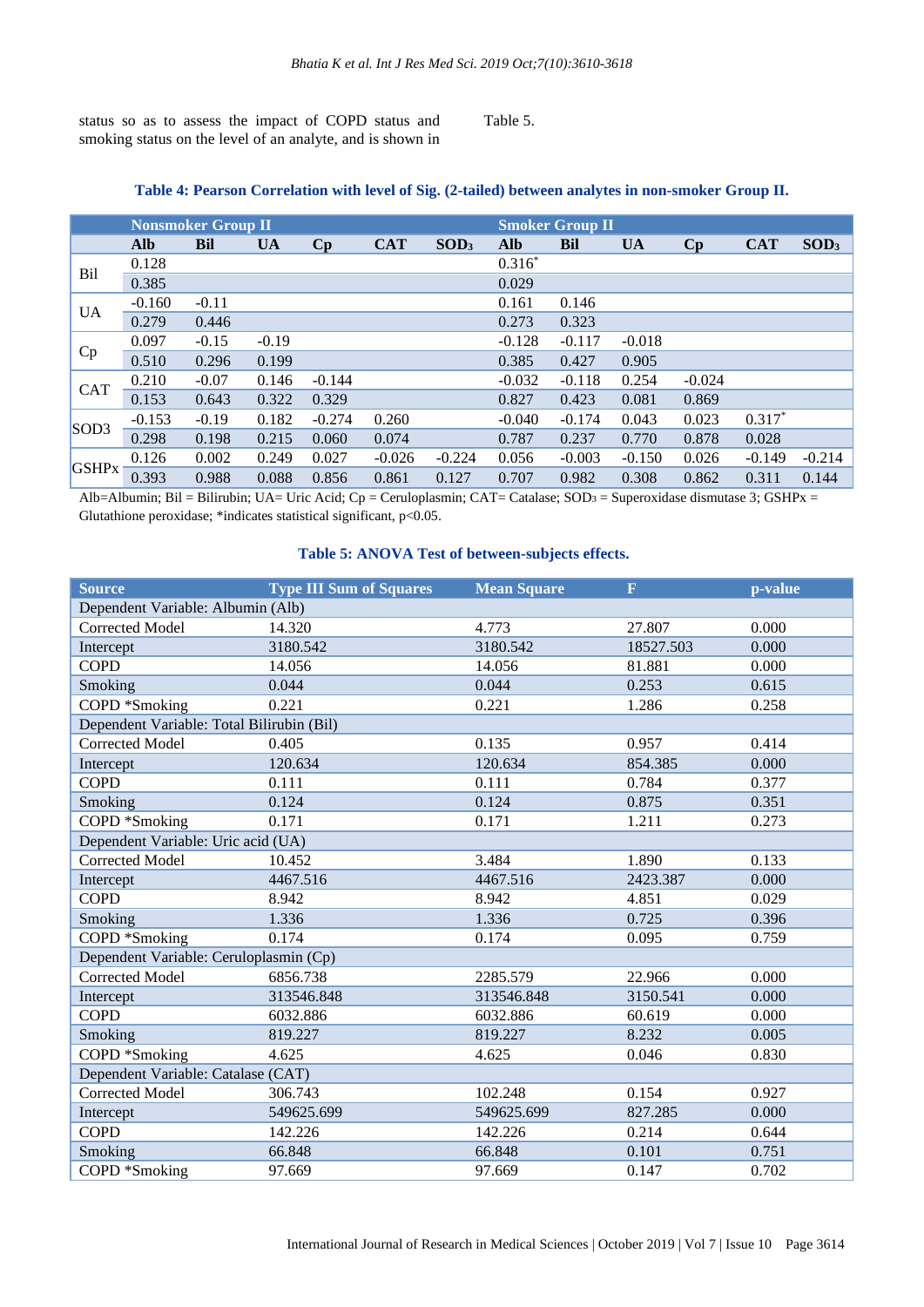| $1$ avie $3$ )<br><b>Source</b>                              | <b>Type III Sum of Squares</b> | <b>Mean Square</b> | $\overline{\text{F}}$ | p-value |  |  |  |  |  |  |
|--------------------------------------------------------------|--------------------------------|--------------------|-----------------------|---------|--|--|--|--|--|--|
| Dependent Variable: Superoxide Dismutase (SOD <sub>3</sub> ) |                                |                    |                       |         |  |  |  |  |  |  |
| Corrected Model                                              | 324920.723                     | 108306.908         | 27.368                | 0.000   |  |  |  |  |  |  |
| Intercept                                                    | 8164264.876                    | 8164264.876        | 2063.037              | 0.000   |  |  |  |  |  |  |
| <b>COPD</b>                                                  | 285851.033                     | 285851.033         | 72.232                | 0.000   |  |  |  |  |  |  |
| Smoking                                                      | 29925.437                      | 29925.437          | 7.562                 | 0.007   |  |  |  |  |  |  |
| COPD *Smoking                                                | 9144.253                       | 9144.253           | 2.311                 | 0.130   |  |  |  |  |  |  |
| Dependent Variable: Glutathione peroxidase (GSHPx)           |                                |                    |                       |         |  |  |  |  |  |  |
| Corrected Model                                              | 73909.692                      | 24636.564          | 49.201                | 0.000   |  |  |  |  |  |  |
| Intercept                                                    | 949970.393                     | 949970.393         | 1897.173              | 0.000   |  |  |  |  |  |  |
| <b>COPD</b>                                                  | 72158.348                      | 72158.348          | 144.106               | 0.000   |  |  |  |  |  |  |
| Smoking                                                      | 1524.448                       | 1524.448           | 3.044                 | 0.083   |  |  |  |  |  |  |
| COPD *Smoking                                                | 226.895                        | 226.895            | 0.453                 | 0.502   |  |  |  |  |  |  |

Model: Intercept+COPD+Smoking+COPD \*Smoking; R Squared (Adjusted R Squared) for Alb=0.307(0.296); Bil=0.015(-0.001); UA=0.029(0.014); Cp=0.268(0.257); CAT=0.002(-0.013); SOD<sub>3</sub>=0.304 (0.293) and GSHPx=0.440(0.431)

#### **DISCUSSION**

 $(T<sub>ab</sub>)<sub>a</sub> F$ 

The incidence of COPD has been reported to be growing in both mortality and morbidity, and by the year 2020 is likely to be the third leading cause of death globally. Dwindling in the levels of antioxidant defenses and/or increase in pulmonary exposure to oxidative source, leading to oxidative stress has been implicated in the pathogenesis of COPD.<sup>5</sup> This indicates explicit alteration in the levels of antioxidants in the body and this study was thus undertaken. Various antioxidants in serum were estimated, and the correlation between the different antioxidants in normal subjects and COPD patients were established. The alteration in the correlation between the different antioxidants due to COPD and smoking as well as the impact of COPD status and smoking status on the levels of these antioxidants were studied.

Statistically significant low levels of serum Alb, UA, SOD3 were found in Group II (COPD) while levels of serum Cp and GSHPx were found increased  $(p<0.001)$  as compared to Group I (controls). In both Bil and CAT the difference was statistically not significant. Levels of Alb, UA, SOD3, GSHPx and Cp in Group I versus Group II respectively were Alb: 4.34±0.3g/dL versus 3.8±0.5g/dL; UA: 5.04±1.34mg/dL versus 4.61±1.37mg/dL; Cp 34.81±7.76 mg/dL versus 46.02±12.06mg/dL; SOD3: 244.79±69.12 U/L versus 167.62±58.87 U/L; GSHPx: 50.95 $\pm$ 15.30 U/L versus 89.73 $\pm$ 27.84 U/L; (p <0.01). Similar decreased serum Alb, UA, SOD<sub>3</sub> and increased levels of Cp and GSHPx were found in Group II within the nonsmokers and smokers as shown in Table 1.The serum levels of Alb, Cp, SOD3, GSHPx, in nonsmokers of Group I were found significantly different from the nonsmokers of Group II. Similarly, these analytes in smokers of Group I were also significantly different from smokers of Group II (Table 1).

Increased serum Cp and decreased Alb in Group II as compared to controls in this study is similar to that reported by others studies of Verrills NM et al Moison RMW et al.<sup>26,27</sup> In Alb and UA, statistically no significant difference was found between smoker and nonsmoker group in either Group I or Group II, and is in agreement with other reported data by Lykkesfeldt J et al.<sup>28</sup>

Correlation between the variables indicated positive, poor but statistically significant correlation between Alb and UA ( $r=0.24$ ,  $p=0.018$ ); Bil and UA ( $r=0.26$ ,  $p=0.01$ ), Alb and CAT  $(r=0.211, p=0.039)$  and SOD3 and CAT  $(r=0.318, p=0.002)$  in the normal individuals (Group I) irrespective of their smoking habits (Table 2). The positive significant correlation between Alb and UA in this study is in total agreement with that reported by Ramsay et al, who reported a positive correlation between plasma uric acid and plasma Alb (r=0.43,  $p<00.005$ , n=49) in healthy male subjects.<sup>29</sup>

However, in COPD patients, there was considerable alteration in the correlation. Significant correlation between Alb and UA; Bil and UA; Alb and CAT; that was observed in the normal individuals was found lost in COPD patients while the correlation between  $SOD<sub>3</sub>$  and CAT remained unaltered (Table 2). In COPD patients, positive significant correlation between Alb and Bil  $(r=0.235, p=0.021)$ ; UA and CAT $(r=0.203, p=0.048)$ , and negative correlation between SOD3 and GSHPx (r=-0.27, p=0.008) was found. The positive correlation between SOD<sub>3</sub> and CAT found in this study is in disagreement with that reported by Bogdanska et al, who reported SOD correlated negatively with CAT (r=-0.199) in normal healthy subjects.<sup>30</sup> This does not appear logical as CAT acts on the product of  $SOD(H<sub>2</sub>O<sub>2</sub>)$ , so increased SOD logically be proportional with increased CAT. The difference might be due to the difference in the methodology as we have estimated SOD3 instead of total SOD and that SOD<sub>3</sub> was estimated by ELISA.

When correlation studies were conducted in smokers and nonsmokers separately, then in nonsmokers of Group I,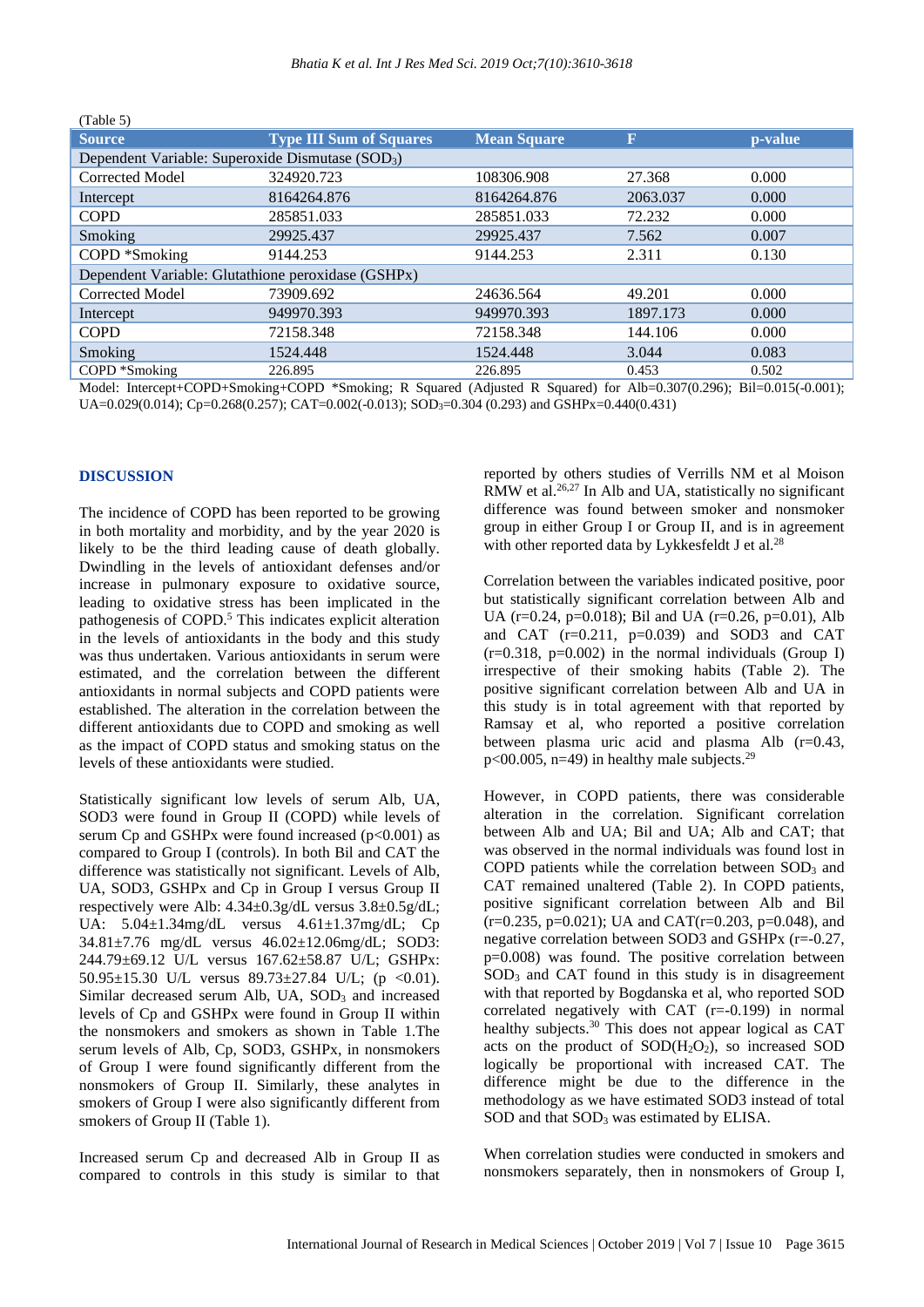similar correlation was observed between Alb and UA  $(r=0.454, p=0.018)$  and Bil and UA  $(r=0.37, p=0.01)$  but no correlation between  $SOD<sub>3</sub>$  and CAT, while in smokers of Group I, similar correlation was observed between SOD<sub>3</sub> and CAT ( $r=0.435$ ,  $p=0.002$ ) as shown in Table 3.This suggests that in healthy nonsmokers, just Alb, UA, Bil might be sufficiently handling the oxidative system in the body. However, during smoking even in healthy individuals, the oxidative stress might be eliciting changes in  $SOD<sub>3</sub>$  and CAT levels due to which there occurs a good significant correlation (r=0.435, p=0.002) between  $SOD_3$  and CAT. Cigarette smoke has been reported to contain 1014 free radicals per 'puff', and therefore remains the most important etiological factor for the development of COPD.<sup>31</sup> These free radicals might be detoxified by  $SOD<sub>3</sub>$  by dismutation of superoxide radicals  $(O_2)$  which eventually generates  $H_2O_2$ . The  $H_2O_2$  then was detoxified to  $H_2O$  and  $O_2$  by CAT. This might be the reason for developing a good correlation between SOD<sup>3</sup> and CAT in smokers. No correlation was seen between any analyte in nonsmokers of Group II, while in smokers of Group II similar positive and significant correlation was found between Alb and Bil (r=0.316, p=0.029) and SOD<sub>3</sub> and CAT (r=0.317, p  $=0.028$ ) as shown in Table 4.

The impact of COPD and smoking status on the levels of each analyte was determined by two way ANOVA. For Alb, there was no interaction between smoking and COPD status as indicated by COPD \*Smoking p value of 0.258 (Table 5). ANOVA indicated significant difference in Alb levels between COPD and normal  $(p \le 0.001)$  but not between smokers and nonsmokers  $(p=0.615)$ . Thus if any individual suffers from COPD then it causes significant impact on Alb levels, leading to decrease in Alb levels, while smoking was not found to have that impact on Alb as was shown by COPD. Thus, COPD has statistically significant impact on the levels of Alb, while smoking has no significant impact. ANOVA for UA also no indicated no interaction between smoking and COPD status. Significant difference in UA levels between COPD and normal (p=0.029) but not between smokers and nonsmokers (p=0.396) was seen. Thus, COPD has statistically significant impact on the levels of UA, while smoking has no significant impact. These findings in UA are exactly similar to that of Alb. Even though COPD has similar impact on both Alb and UA, the correlation between UA and Alb is lost in COPD. This might be due to different impact on Alb and UA in different COPD patients.

No interaction between smoking status and COPD status for Cp was observed. Significant difference in Cp levels between COPD and normal  $(p<0.001)$  as well as even between smokers and nonsmokers (p=0.005) were found. Thus, if an individual suffers from COPD or even if becomes smoker, then it causes significant impact on Cp levels, leading to increase in Cp levels to handle the oxidative stress. The increased level of Cp in both COPD and smoking might be due to increased free radicals damage resulting into increased oxidative stress seen in both the COPD and smoking conditions as Cp is the most abundant plasma antioxidant and is an acute phase reactant.

Neither COPD nor smoking status was found to have any impact on the levels of Bil and CAT. The Levene's Test for Equality of Variances and unpaired t-test for Equality of Means as shown in Table 1 also indicated the same result for Bil and CAT. There was no interaction between smoking and COPD status in SOD<sub>3</sub>. ANOVA also indicated significant difference in levels of  $SOD<sub>3</sub>$  between COPD and normal  $(p<0.001)$  as well as between smokers and nonsmokers ( $p=0.007$ ). Thus, both smoking status and COPD has statistically significant impact on the levels of SOD<sub>3</sub>. The levels of SOD<sub>3</sub> in COPD and smoking condition might have been increased to counter the increase oxidative stress in these conditions. The impact of smoking and COPD status on  $SOD<sub>3</sub>$  was thus similar to that of Cp. However, no correlation was found between SOD<sup>3</sup> and Cp in COPD (Table 3). This might be due to different impact on the levels of  $SOD<sub>3</sub>$  and  $Cp$  in different COPD patients.

For GSHPx, no interaction was found between smoking status and COPD status. Significant difference in GSHPx activity between COPD and normal  $(p<0.001)$  but not between smokers and nonsmokers (p=0.083) was established. Thus, COPD has statistically significant impact on the activity of GSHPx, while smoking has no significant impact. The effect of smoking status and COPD status on the levels of GSHPx was thus similar to that seen on the levels of Alb and UA (Table 5).

Thus, COPD was found to have significant impact on the levels of Alb, UA, Cp, SOD<sup>3</sup> and GSHPx of which smoking has been found to have impact on the Cp and SOD<sup>3</sup> activity. Though the ANOVA studies indicated that the impact of smoking status and COPD status on the levels of Alb, UA and GSHPx as well as on the levels of  $Cp$  and  $SOD<sub>3</sub>$  was similar, but the Pearson correlation studies did not indicate the expected correlation amongst these analytes in COPD condition. Thus this study clearly demonstrated that though COPD condition has a definite impact on the levels of Alb, UA,  $C_p$ ,  $SOD_3$  and  $GSHPx$ but the extent of impact is diverse in different COPD patients resulting into loss of any correlation between various antioxidants.

Trials aimed by means of single antioxidants showed almost no effect on Forced expired volume in one second, indicating a single antioxidant not efficient in affording protection against the oxidative stress in COPD and consequently combination of antioxidants were recommended and approach based on targeting NRF2, which up-regulates an extensive range of antioxidants genes, was suggested as a more efficient way in COPD therapy.<sup>3</sup>

#### **CONCLUSION**

This study indicated significant alteration in the serum levels of Alb, Cp, SOD3, GSHPx, in nonsmokers and smokers of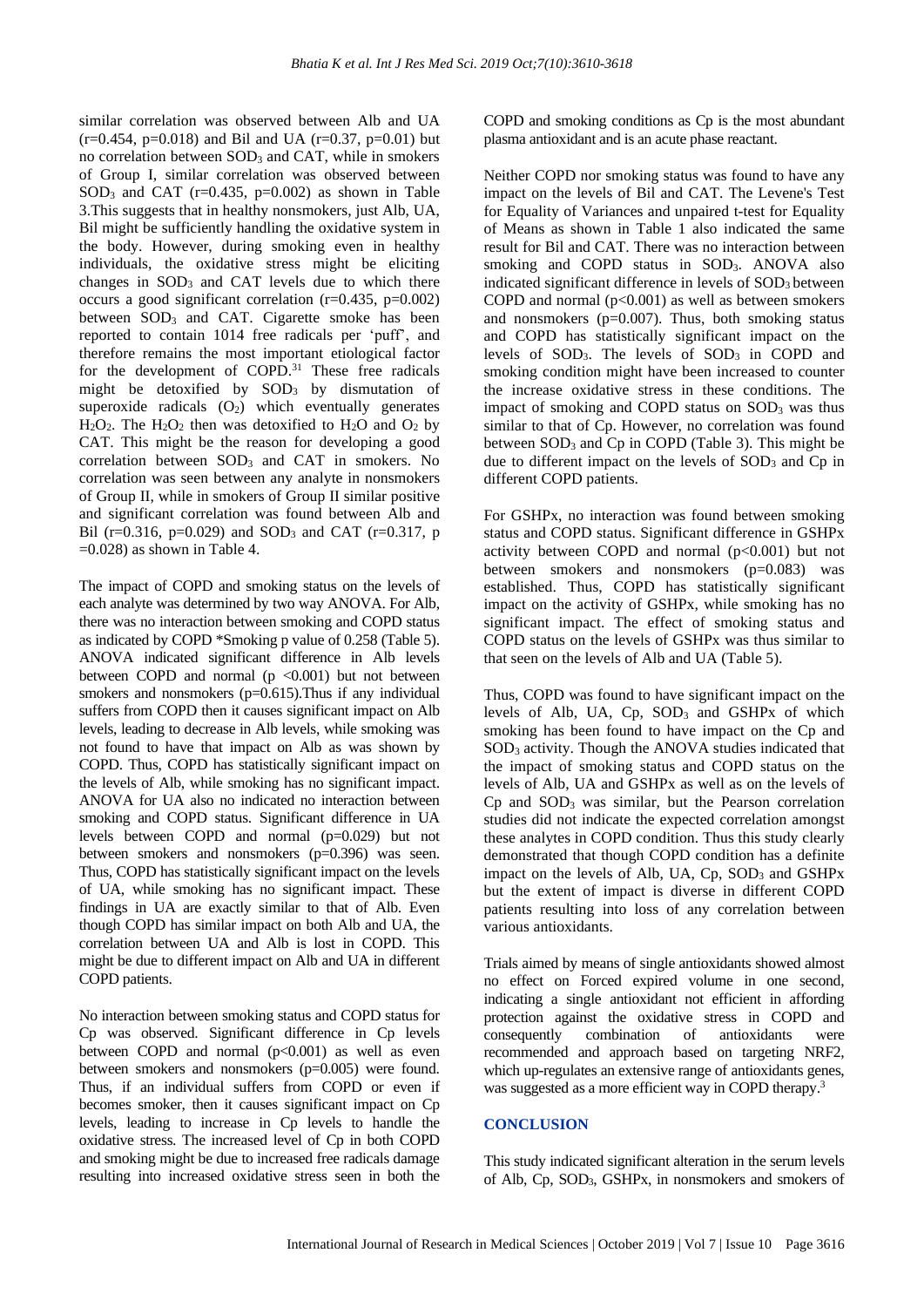Group II as compared to nonsmokers and smokers respectively of Group I. Correlation which was found between Alb and UA, Bil and UA and Alb and CAT in normals was altered in COPD where correlation was seen between Alb and Bil, UA and CAT and between  $SOD<sub>3</sub>$  and GSHPx. The correlation between  $SOD_3$  and CAT was found unaltered. COPD was found to have significant impact on the concentration of Alb, UA, Cp, SOD<sub>3</sub> and GSHPx of which smoking has been found to have impact on the Cp and SOD<sup>3</sup> activity. The ANOVA studies indicated the similar impact of smoking and COPD status on the levels of Alb, UA and GSHPx as well as on the levels of Cp and SOD3, but the correlation studies did not indicate the expected correlation amongst these analytes thereby demonstrating definite impact on the levels of antioxidant but totally diverse in different COPD patients resulting into loss of any correlation between the various antioxidants. These alterations may have clinical ramification in further understanding of the pathogenesis of COPD and developing therapeutic approaches. Our study further enhances the understanding about the association between different antioxidants, alteration in the correlation due to COPD and smoking as well as the impact of smoking and COPD status on the levels of enzymatic and nonenzymatic antioxidants.

```
Funding: No funding sources
```
*Conflict of interest: None declared Ethical approval: The study was approved by the Institutional Ethics Committee*

# **REFERENCES**

- 1. Global Initiative for Chronic Obstructive Lung Disease. Global strategy for the diagnosis, management and prevention of chronic obstructive pulmonary disease (Updated 2014). Available at: http://www.goldcopd.org. Accessed 24 Oct 2014.
- 2. MacNee W. Treatment of stable COPD: antioxidants. Eur Resp Rev. 2005 Sep;14(94):12-22.
- 3. Rahman I. The role of oxidative stress in the pathogenesis of COPD. Treat Resp Med. 2005 Jun 1;4(3):175-200.
- 4. Rahman I, MacNee W. Role of transcription factors in inflammatory lung diseases. Thorax. 1998 Jul 1;53(7):601-12.
- 5. Soriani M, Pietraforte D, Minetti M. Antioxidant potential of anaerobic human plasma: role of serum albumin and thiols as scavengers of carbon radicals. Arch Biochem Biophysi. 1994 Jul 1;312(1):180-8.
- 6. Hilliker AJ, Duyf B, Evans D, Phillips JP. Uratenull rosy mutants of Drosophila melanogaster are hypersensitive to oxygen stress. Proc Nat Acad Scie. 1992 May 15;89(10):4343-7.
- 7. Ames BN, Cathcart R, Schwiers E, Hochstein P. Uric acid provides an antioxidant defense in humans against oxidant-and radical-caused aging and cancer: a hypothesis. Proc Nat Acad Scie. 1981 Nov 1;78(11):6858-62.
- 8. Cutler RG. Antioxidants, Aging, and Longevity. In Pryor WA (Ed), Free Radicals in Biology. Acad Press Inc. (ISBN 0-12-566506-7). 1984;6:371-428.
- 9. Bélanger S, Lavoie JC, Chessex P. Influence of bilirubin on the antioxidant capacity of plasma in newborn infants. Neonatol. 1997;71(4):233-8.
- 10. Galdston M, Levytska V, Schwartz MS, Magnusson B. Ceruloplasmin. Increased serum concentration and impaired antioxidant activity in cigarette smokers, and ability to prevent suppression of elastase inhibitory capacity of alpha 1-proteinase inhibitor. Am Rev Resp Dis. 1984 Feb;129(2):258-63.
- 11. Dormandy TL. Free radical oxidation and antioxidants. Lancet. 1978;1:647-50.
- 12. Osaki S, Johnson D, Frieden E. The possible significance of the ferrous oxidase activity of ceruloplasmin in normal human serum. J. Biol. Chem 1966;241:2746-51.
- 13. Taylor JC, Madison R, Wong E, Mittman C. Do Ceruloplasmin and Elastase inhibition abnormalities influence the pathogenesis of chronic obstructive pulmonary disease. Chest. 1984;8(6):45S.
- 14. Kinnula VL, Crapo JD. Superoxide dismutases in the lung and human lung diseases. Am J Respir Crit Care Med. 2003;167:1600-19.
- 15. Beyer W, Imlay J, Fridovich I. Superoxide dismutases. Prog Nucleic Acid Res Mol Biol. 1991;40:221-53
- 16. Gao F, Koenitzer JR, Tobolewski JM, Jiang D, Liang J, Noble PW, et al. Extracellular superoxide dismutase inhibits inflammation by preventing oxidative fragmentation of hyaluronan. J Biol Chem 2008;283:6058-66.
- 17. Fattman CL, Schaefer LM, Oury TD. Extracellular superoxide dismutase in biology and medicine. Free Radic Biol Med , 2003;35(3): 236-56
- 18. Auten RL, O'Reilly MA, Oury TD, Nozik-Grayck E, Whorton MH. Transgenic extracellular superoxide dismutase protects postnatal alveolar epithelial proliferation and development during hyperoxia. Am J Physiol Lung Cell Mol Physiol. 2006;290:L32-L40
- 19. Oury TD, Day BJ, Crapo JD. Extracellular superoxide dismutase in vessels and airways of humans and baboons. Free Radic Biol Med. 1996;20:957-965.
- 20. Chelikani P, Fita I, Loewen PC. Diversity of structures and properties among catalases. Cell Mol Life Sci. 2004;61(2):192-208.
- 21. Kryukov GV, Castellano S, Novoselov SV, Lobanov AV, Zehtab O, Guigo R, et al. Characterization of mammalian selenoproteome. Science. 2003;300:1439-43.
- 22. Yan H, Harding JJ. Glycation-induced inactivation and loss of antigenicity of catalase and superoxide dismutase. Biochem J. 1997;328:599-605.
- 23. Valko M, Rhodes CJ, Moncol J, Izakovic M, Mazur M. Free radicals, metals and antioxidants in oxidative stress-induced cancer. Chem Biol Interact. 2006;160(1):1-40.